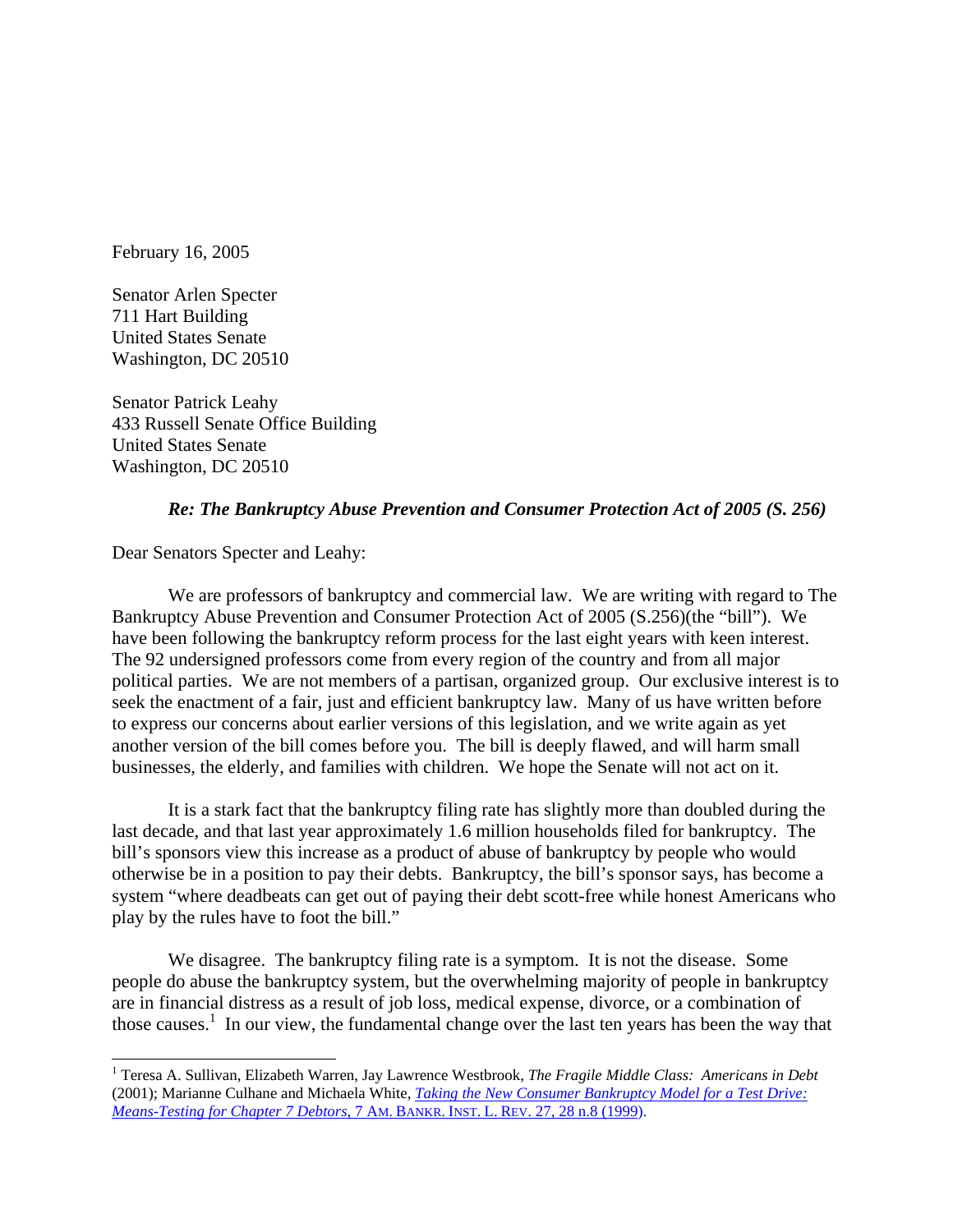credit is marketed to consumers. Credit card lenders have become more aggressive in marketing their products, and a large, very profitable, market has emerged in subprime lending. Increased risk is part of the business model. Therefore, it should not come as a surprise that as credit is extended to riskier and riskier borrowers, a greater number default when faced with a financial reversal. Nonetheless, consumer lending remains highly profitable, even under current law.

 The ability to file for bankruptcy and to receive a fresh start provides crucial aid to families overwhelmed by financial problems. Through the use of a cumbersome, and procrustean means-test, along with dozens of other measures aimed at "abuse prevention," this bill seeks to shoot a mosquito with a shotgun. By focusing on the opportunistic use of the bankruptcy system by relatively few "deadbeats" rather than fashioning a tailored remedy, this bill would cripple an already overburdened system.

1. The Means-test

 The principal mechanism aimed at the bankruptcy filing rate is the so called "meanstest," which denies access to Chapter 7 (liquidation) bankruptcy to those debtors who are deemed "able" to repay their debts. The bill's sponsor describes the test as a "flexible . . . test to assess an individual's ability to repay his debts," and as a remedy to "irresponsible consumerism and lax bankruptcy law." While the stated concept is fine – people who can repay their debts should do so – the particular mechanism proposed is unnecessary, over-inclusive, painfully inflexible, and costly in both financial terms and judicial resources.<sup>2</sup>

- First, the new law is unnecessary. Existing section 707(b) already allows a bankruptcy judge, upon her own motion or the motion of the United States Trustee, to deny a debtor a discharge in Chapter 7 to prevent a "substantial abuse." Courts have not hesitated to deny discharges where Chapter 7 was being used to preserve a well-to-do lifestyle, $3$  and the United States Trustee's office has already taken it upon itself to object to discharge when, in its view, the debtor has the ability to repay a substantial portion of his or her debts.
- Second, the new means-test is over-inclusive. Because it is based on income and expense standards devised by the Internal Revenue Service to deal with tax cheats, the principal effect of the "means-test" would be to replace a judicially supervised, flexible process for ferreting out abusive filings with a cumbersome, inflexible standard that can be used by creditors to impose costs on overburdened families, and deprive them of access to a bankruptcy discharge. Any time middle-income debtors have \$100/month more income than the IRS would allow a delinquent taxpayer to keep, they must submit themselves to a 60 month repayment plan. Such a plan would yield a mere \$6000 for creditors over five years, less costs of government-sponsored administration.
- Third, to give just one example of its inflexibility, the means-test limits private or parochial school tuition expenses to \$1500 per year. According to a study by the

 $\overline{\phantom{a}}$ 

<sup>&</sup>lt;sup>2</sup> As one commentator has put it: "[T]he new means testing proposal . . . has . . . shifted to a command-and-control approach. Although means testing can be defended in principle – surely, debtors should repay some of their obligations if they can realistically do so – mechanical guidelines are both an artificial and manipulable strategy for inducing debtors to pay." David A. Skeel, Jr., *Debt's Dominion* (2001) at 210.<br><sup>3</sup> *See, e.g., In re Kornfield*, 164 F. 3d 778 (2<sup>nd</sup> Cir. 1999).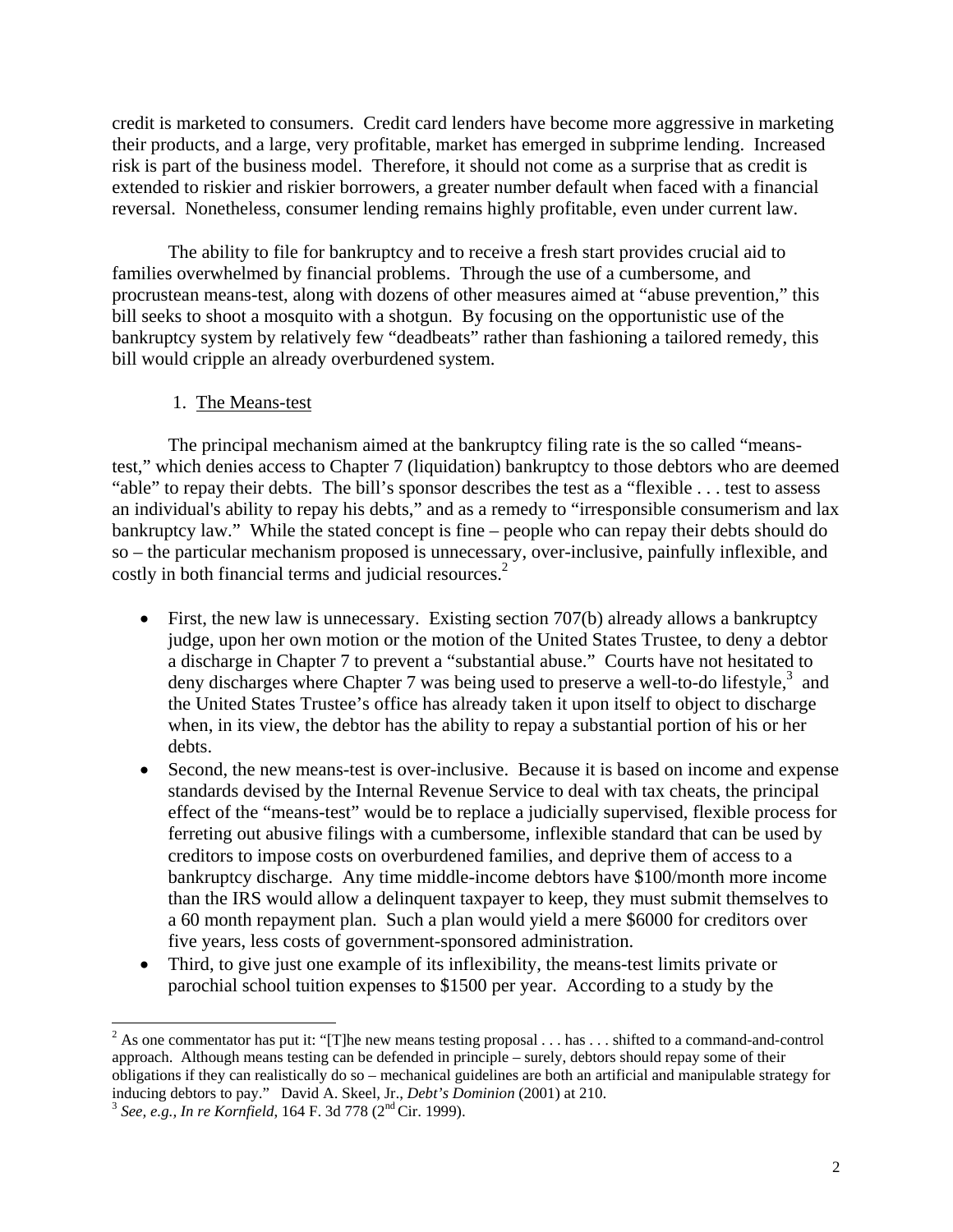National Center for Educational Statistics, even in 1993, \$1500 would not have covered the average tuition for any category of parochial school (except Seventh Day Adventists and Wisconsin Synod Lutherans).<sup>4</sup> Today it would not come close for any denomination. In order to yield a few dollars for credit card issuers, this bill would force many struggling families to take their children from private or parochial school (often in violation of deeply held religious beliefs) for three to five years in order to confirm a Chapter 13 plan.

- Fourth, the power of creditors to raise the "abuse" issue will significantly increase the number of means-test hearings. Again, the expense of the hearings will be passed along to the already strapped debtor. This will add to the cost of filing for bankruptcy, whether the filing is abusive or not. It will also swamp bankruptcy courts with lengthy and unnecessary hearings, driving up costs for the taxpayers.
- Finally, the bill takes direct aim at attorneys who handle consumer bankruptcy cases by making them liable for errors in the debtor's schedules.<sup>5</sup>

Our problem is not with means-testing *per se*. Our problem is with the collateral costs that this particular means-test would impose. This is not a typical means test, which acts as a gatekeeper to the system. It would instead burden the system with needless hearings, deprive debtors of access to counsel, and arbitrarily deprive families of needed relief. The human cost of this delay, expense, and exclusion from bankruptcy relief is considerable. As a recent study of medical bankruptcies shows, during the two years before bankruptcy, 45% of the debtors studied had to skip a needed doctor visit. Over 25% had utilities shut off, and nearly 20% went without food.<sup>6</sup> If the costs of bankruptcy are higher, the privations will increase. The vast majority of individuals and families that file for bankruptcy are honest but unfortunate. The main effect of the means-test, along with the other provisions discussed below, will be to deny them access to a bankruptcy discharge.

# 2. Other Provisions That Will Deny Access to Bankruptcy Court

 The means-test is not the only provision in S. 256 which is designed to limit access to the bankruptcy discharge. There are many others. For example:

• Sections 306 and 309 of the bill (working together) would eliminate the ability of Chapter 13 debtors to "strip down" liens on personal property, in particular their car, to the value of the collateral. As it is, many Chapter 13 debtors are unable to complete the schedule of payments provided for under their plan. These provisions significantly raise the cash payments that must be made to secured creditors under a Chapter 13 plan. This will have a whipsaw effect on many debtors, who, forced into Chapter 13 by the means-test, will not have the income necessary to confirm a plan under that Chapter. This group of

http://www.abanet.org/poladv/priorities/brattyliabilityfactsheet\_december2004\_.pdf .

 $\overline{\phantom{a}}$ 

<sup>4</sup> National Center for Educational Statistics, *Private Schools in the United States: A Statistical Profile, 1993-94*  (Table 1.5), available at: http://nces.ed.gov/pubs/ps/459t1050.asp.

American Bar Association, *Fact Sheet: Congress Considers Imposing Harsh New Liability Standards Against Bankruptcy Attorneys* (December 2004), available at:

David U. Himmelstein, Elizabeth Warren, Deborah Thorne, and Steffie Woolhandler, *Illness and Injury as Contributors to Bankruptcy*, HEALTH AFFAIRS (2005), available at: http://content.healthaffairs.org/cgi/reprint/hlthaff.w5.63v1.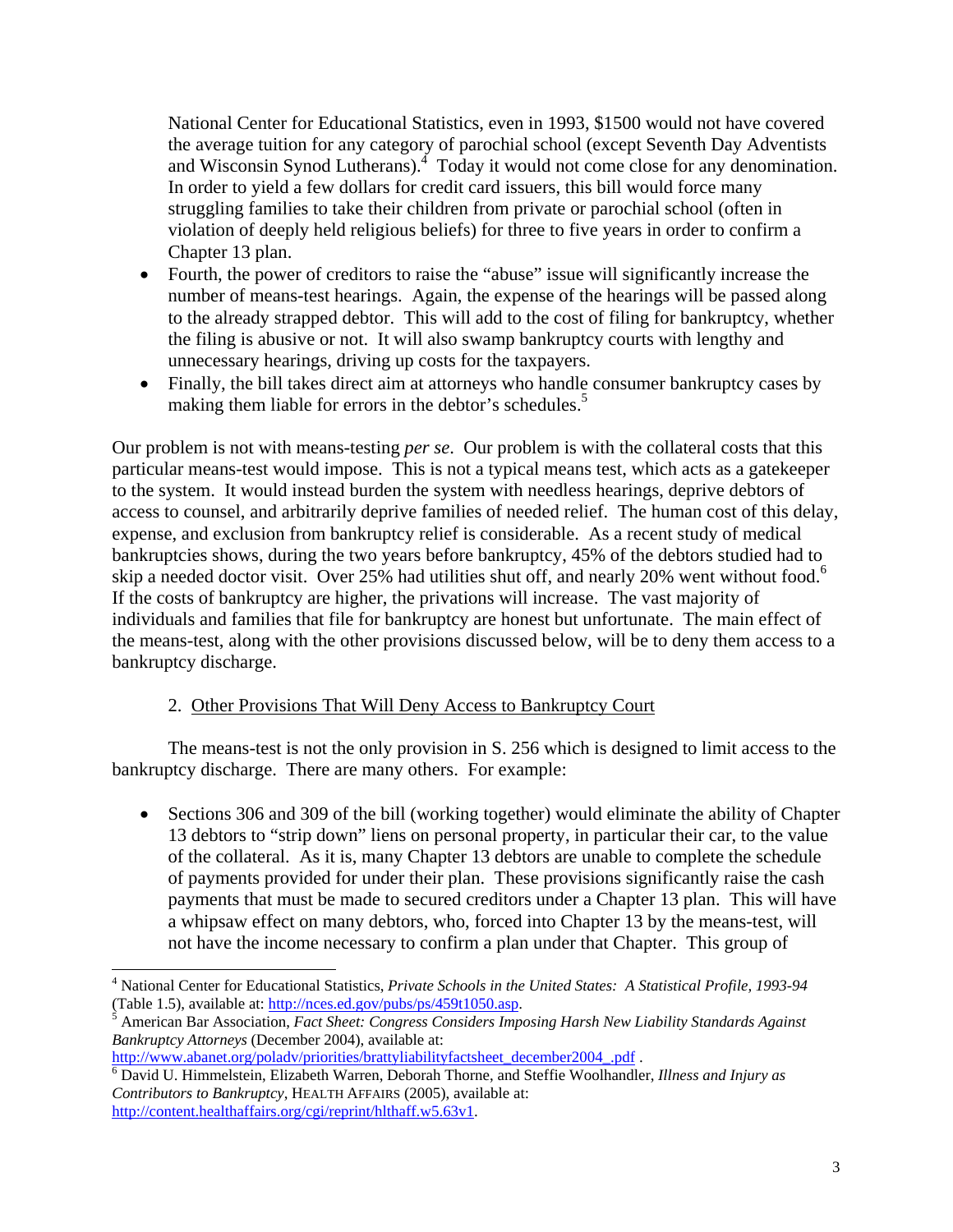debtors would be deprived of any discharge whatsoever, either in Chapter 7 or Chapter 13. In all cases this will reduce payments to unsecured creditors (a group which, ironically, includes many of the sponsors of this legislation).

- Section 106 of the bill would require any individual debtor to receive credit counseling from a credit counseling agency within 180 days prior to filing for bankruptcy. While credit counseling sounds benign, recent Senate hearings with regard to the industry have led Senator Norm Coleman to describe the credit counseling industry as a network of not for profit companies linked to for-profit conglomerates. The industry is plagued with "consumer complaints about excessive fees, pressure tactics, nonexistent counseling and education, promised results that never come about, ruined credit ratings, poor service, in many cases being left in worse debt than before they initiated their debt management plan."<sup>7</sup> Mandatory credit counseling would place vulnerable debtors at the mercy of an industry where, according to a recent Senate investigation, many of the "counselors" are seeking to profit from the misfortune of their customers.<sup>8</sup>
- Sections 310 and 314 would significantly reduce the ability of debtors to discharge credit card debt and would reduce the scope of the fresh start, for even those debtors who are able to gain access to bankruptcy.

The cumulative effect of these provisions, and many others contained in S. 256 (along with the means-test) will be to deprive the victims of disease, job loss, and divorce of much needed relief.

# 3. The Elusive Bankruptcy Tax?

 The proponents of S.256 argue that the bill is good for consumers because it will reduce the so-called "bankruptcy tax." In their view, the cost of credit card defaults is passed along to the rest of those who use credit cards, in the form of higher interest rates. As the bill's sponsor dramatically puts it: "honest Americans who play by the rules have to foot the bill." This argument seems logical. However, it is not supported by facts. The average interest rate charged on consumer credit cards has declined considerably over the last dozen years. More importantly, between 1992 and 1995, the spread between the credit card interest rate and the risk free sixmonth t-bill rate declined significantly, and remained basically constant through  $2001$ .<sup>9</sup> At the

<sup>&</sup>lt;sup>7</sup> Statement of Senator Norm Coleman, Hearing of the Senate Permanent Commission on Investigations (March 24, 2004), available at: http://frwebgate.access.gpo.gov/cgi-

bin/getdoc.cgi?dbname=108\_senate\_hearings&docid=f:93477.wais. 8 *Id.*<sup>9</sup>

Mark Furletti, *Credit Card Pricing Developments and their Disclosure* (Federal Reserve Bank of Philadelphia, January 2003), available at: http://papers.ssrn.com/sol3/papers.cfm?abstract\_id=572585.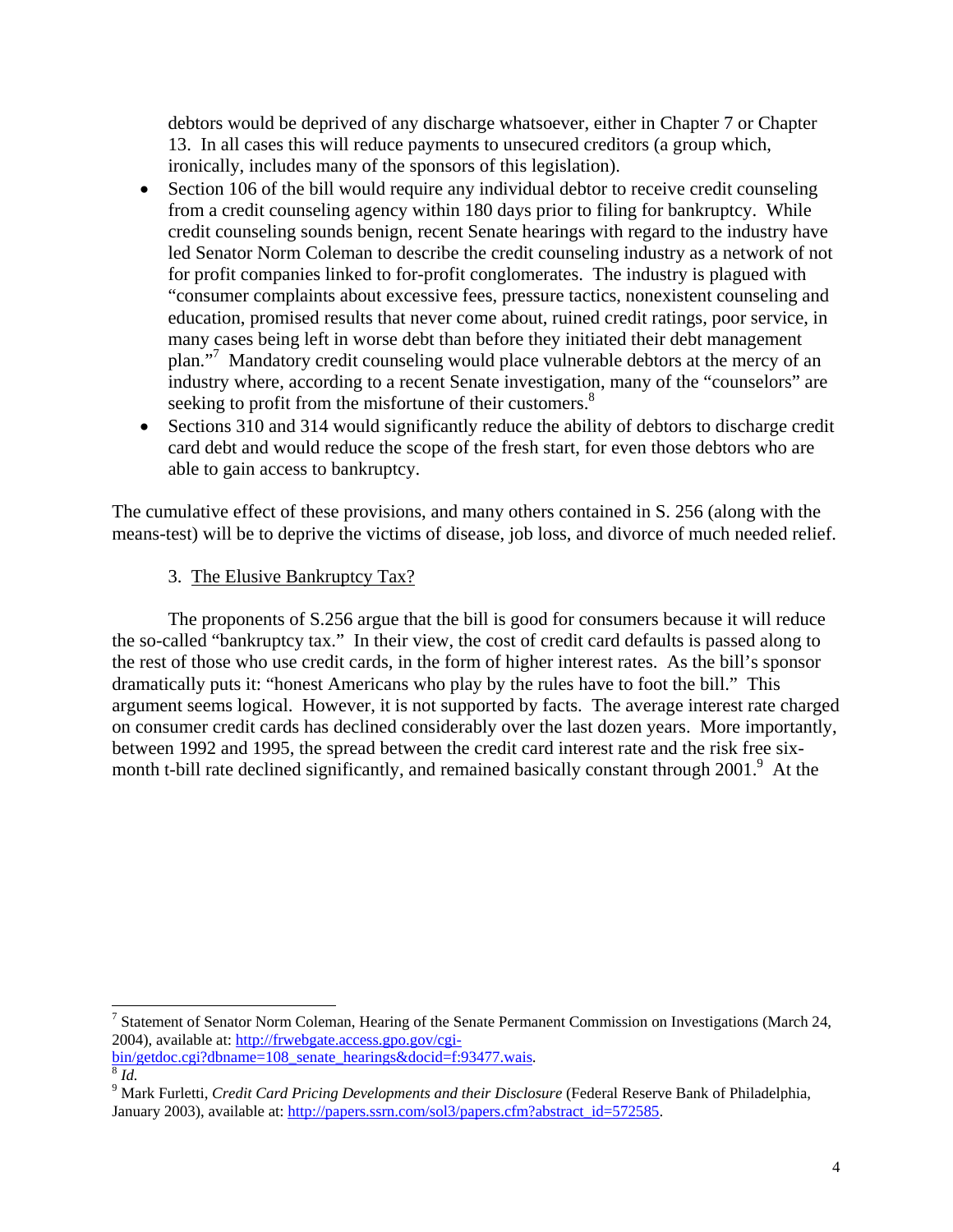same time, the profitability of credit card issuing banks remains at near record levels.<sup>10</sup>

 Thus, it would appear that hard evidence of the so-called "bankruptcy tax" is difficult to discern. That the unsupported assertion of that phenomenon should drive Congress to restrict access to the bankruptcy system, which effectuates Congress's policies about the balance of rights of both creditors and debtors, is simply wrong.

### 4. Who Will Bear the Burden of the Means-test?

 The bankruptcy filing rate is not uniform throughout the country. In Alaska, one in 171.2 households files for bankruptcy. In Utah the filing rate is one in 36.5. The states with the ten highest bankruptcy filing rates are (in descending order): Utah, Tennessee, Georgia, Nevada, Indiana, Alabama, Arkansas, Ohio, Mississippi, and Idaho.<sup>11</sup> The deepest hardship will be felt in the heartland, where the filing rates are highest. The pain will not only be felt by the debtors themselves, but also by the local merchants, whose customers will not have the benefit of the fresh start.

 The fastest growing group of bankruptcy filers is older Americans. While individuals over 55 make up only about 15% of the people filing for bankruptcy, they are the fastest growing age group in bankruptcy. More than 50% of those 65 and older are driven to bankruptcy by medical debts they cannot pay. Eighty-five percent of those over 60 cite either medical or job problems as the reason for bankruptcy.<sup>12</sup> Here again, abuse is not the issue. The bankruptcy filing rate reveals holes in the Medicare and Social Security systems, as seniors and aging members of the baby-boom generation declare bankruptcy to deal with prescription drug bills, co-pays, medical supplies, long-term care, and job loss.



Source: Federal Reserve Statistical Release G.19- Consumer Credit

<sup>10</sup>Board of Governors of the Federal Reserve System, *The Profitability of Credit Card Operations of Depository Institutions* (June 2004), available at:<br>http://www.federalreserve.gov/boarddocs/rptcongress/creditcard/2004/ccprofit.pdf.

<sup>11</sup> Source: American Bankruptcy Institute. Available at:  $\frac{http://www.abiworld.org/statcharts/HouseRank.htm}{http://www.abiworld.org/statcharts/HouseRank.htm}$ <br><sup>12</sup> Melissa B. Jacoby, Teresa A. Sullivan, & Elizabeth Warren, *Rethinking the Debates over Health Care Financing*: *Evidence from the Bankruptcy Courts*, 76 N.Y.U. L. REV. 375, 397-399 (2001); Elizabeth Warren, *Older Americans in Bankruptcy* (October 12, 2004)(working paper). *See also*, Teresa A. Sullivan, Elizabeth Warren, Jay Lawrence Westbrook, *The Fragile Middle Class: Americans in Debt* (2001) at 165.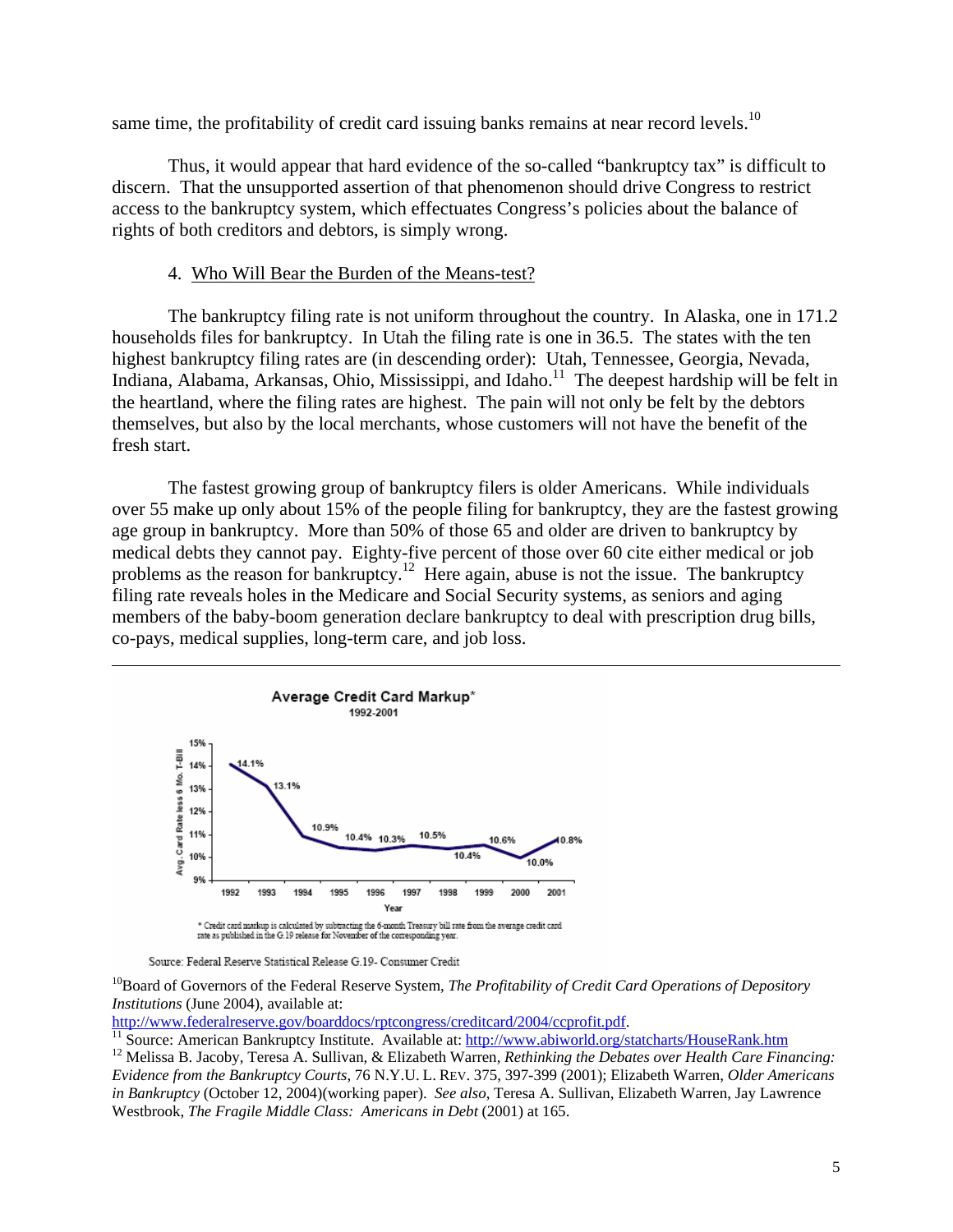Finally, it is crucial to recognize that the filers themselves are not the only ones to suffer from financial distress. They often have dependents. As it turns out, families with children – single mothers and fathers, as well as intact families – are more likely to file for bankruptcy than families without them. In 2001, approximately 1 in 123 adults filed for bankruptcy. That same year, 1 in 51 children was a dependent in a family that had filed for bankruptcy.13 The presence of children in a household increases the likelihood that the head of household will file for bankruptcy by 302%.<sup>14</sup> Limiting access to Chapter 7 will deprive these children (as well as their parents) of a fresh start.

#### Conclusion

 S. 256 contains a number of salutary provisions, such as the proposed provisions that protect consumers from predatory lending. Our concern is with the provisions addressing "bankruptcy abuse." These provisions are so wrongheaded and flawed that they make the bill as a whole unsupportable. We urge you to either remove these provisions or vote against the bill.

Sincerely,

Richard I. Aaron S.J. Quinney College of Law University of Utah

Thomas B. Allington Professor of Law Indiana University School of Law – Indianapolis

Allan Axelrod Brennan Professor of Law (emeritus) Rutgers-Newark Law School

Douglas G. Baird Professor of Law University of Chicago Law School

Patrick B. Bauer Professor of Law University of Iowa

Robert J. Bein Adjunct Professor of Law The Dickinson School of Law of the Pennsylvania State University

<sup>13</sup> Elizabeth Warren, *Bankrupt Children*, 86 MINN. L. REV. 1003, 1011 (2002).<br><sup>14</sup> *Id.*at 1013.

 $\overline{\phantom{a}}$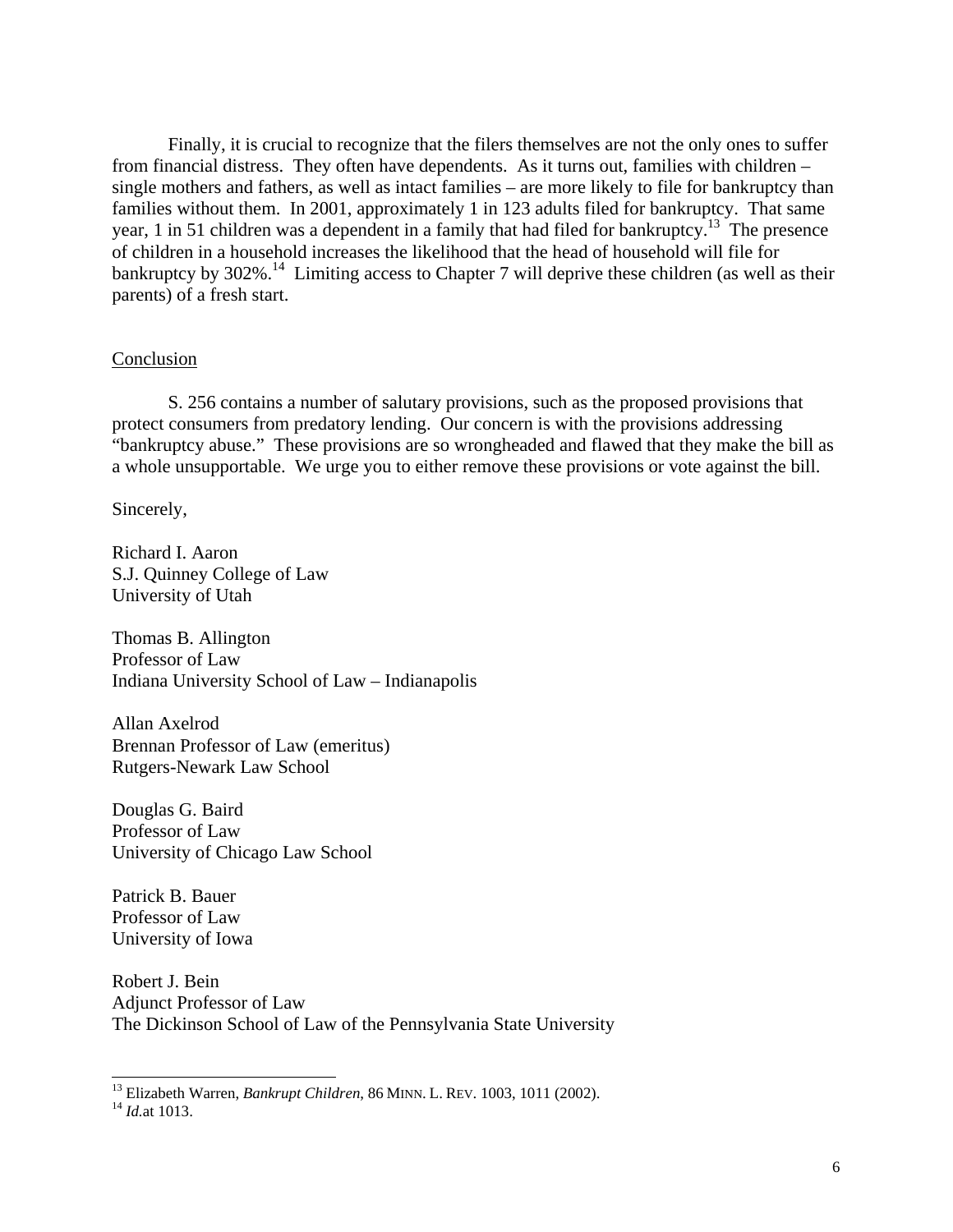Susan Block-Lieb Professor of Law Fordham Law School

Amelia H. Boss Professor of Law Temple University School of Law

Kristin Kalsem Brandser Associate Professor of Law University of Cincinnati College of Law

Jean Braucher Roger Henderson Professor of Law University of Arizona

Ralph Brubaker Professor of Law and Mildred Van Voorhis Jones Faculty Scholar University of Illinois College of Law

Mark E. Budnitz Professor of Law Georgia State University College of Law

Daniel Bussel Professor of Law UCLA School of Law

Bryan Camp Professor of Law Texas Tech University School of Law

Dennis Cichon Professor of Law Thomas Cooley Law School

Donald F. Clifford, Jr. Aubrey Brooks Professor Emeritus University of North Carolina School of Law

Neil B. Cohen Professor of Law Brooklyn Law School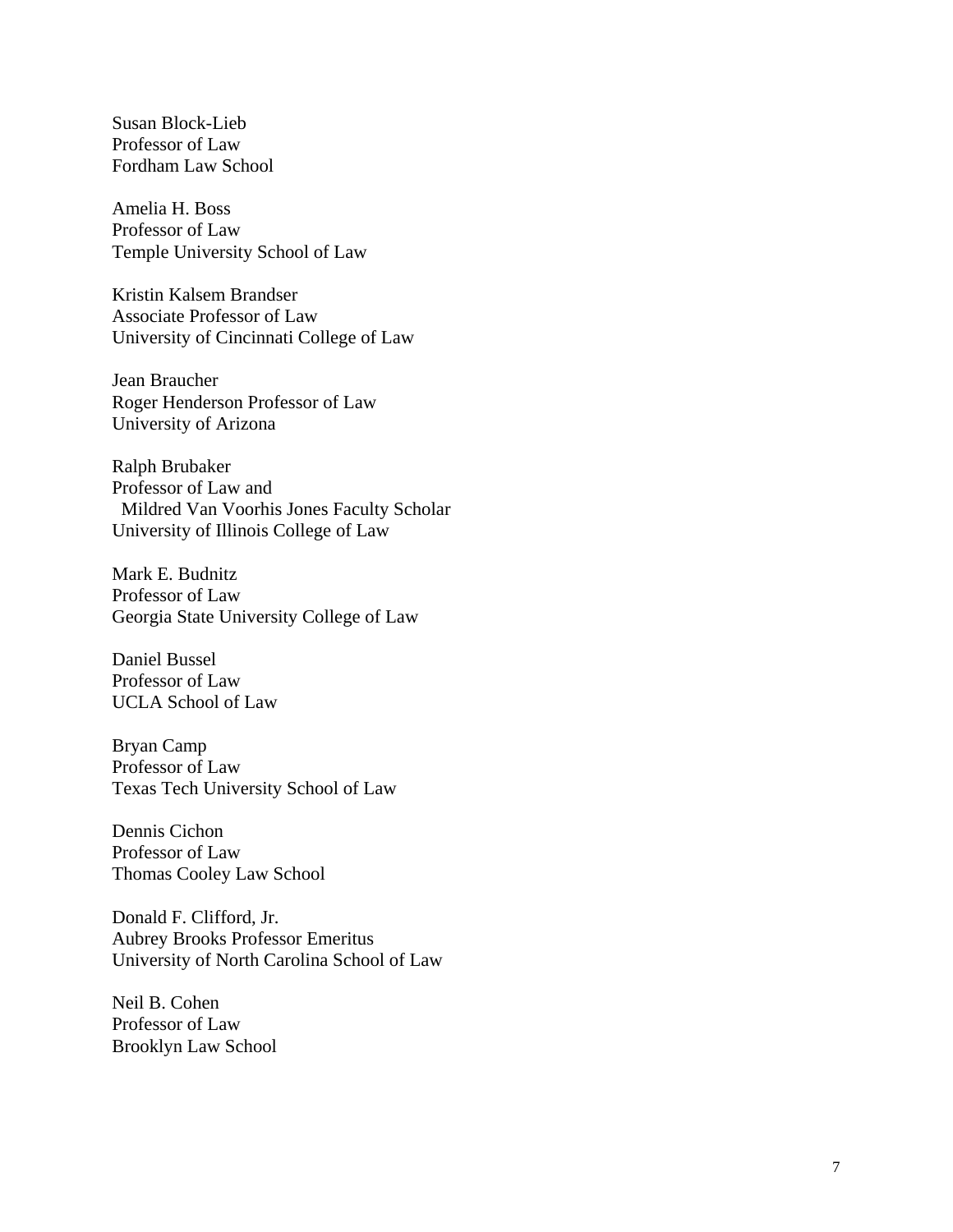Andrea Coles-Bjerre Assistant Professor University of Oregon School of Law

Marianne B. Culhane Professor of Law Creighton Univ. School of Law

Susan L. DeJarnatt Associate Professor of Law Beasley School of Law of Temple University

Paulette J. Delk Associate Professor Cecil C. Humphreys School of Law The University of Memphis

A. Mechele Dickerson 2004-2005 Cabell Research Professor of Law William and Mary Law School

W. David East Professor of Law South Texas College of Law

Thomas L. Eovaldi Professor of Law Emeritus Northwestern University School of Law

Adam Feibelman Associate Professor University of North Carolina

Paul Ferber Professor of Law Vermont Law School

Jeffrey Ferriell Professor of Law Capital University School of Law

Larry Garvin Associate Professor of Law Michael E. Moritz College of Law Ohio State University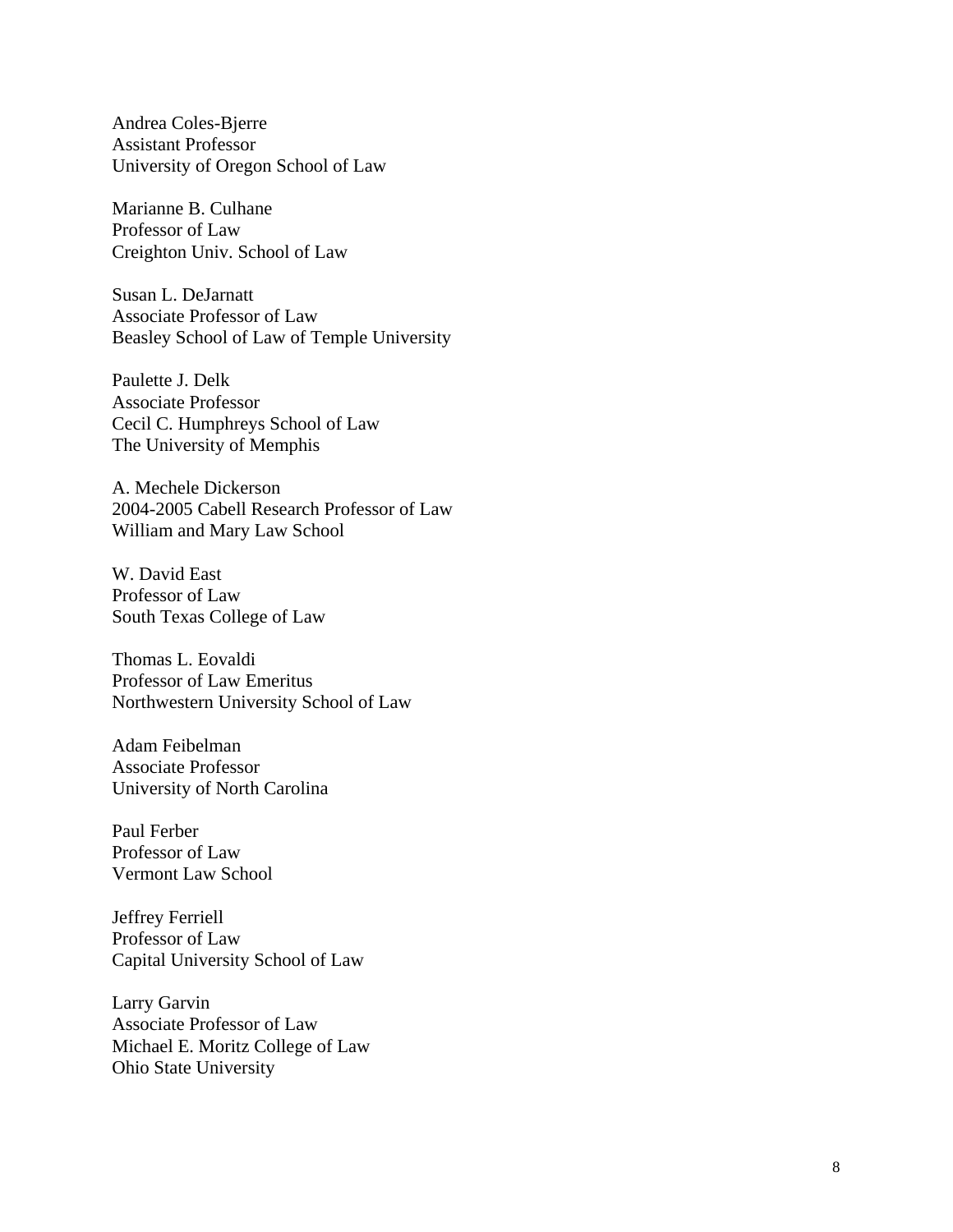Michael Gerber Professor of Law Brooklyn Law School

S. Elizabeth Gibson Burton Craige Professor of Law University of North Carolina at Chapel Hill

Marjorie L. Girth Professor of Law Georgia State University College of Law

Michael M. Greenfield Walter D. Coles Professor of Law Washington University in St. Louis School of Law

Karen Gross Professor of Law New York Law School

Steven L. Harris Professor of Law Chicago-Kent College of Law

John Hennigan Professor of Law St. John's University School of Law

Henry E. Hildebrand III Adjunct Professor Nashville School of Law

Margaret Howard Professor of Law Washington and Lee University School of Law

Melissa B. Jacoby Associate Professor of Law University of North Carolina at Chapel Hill

Edward J. Janger Visiting Professor of Law University of Pennsylvania Law School and Professor of Law Brooklyn Law School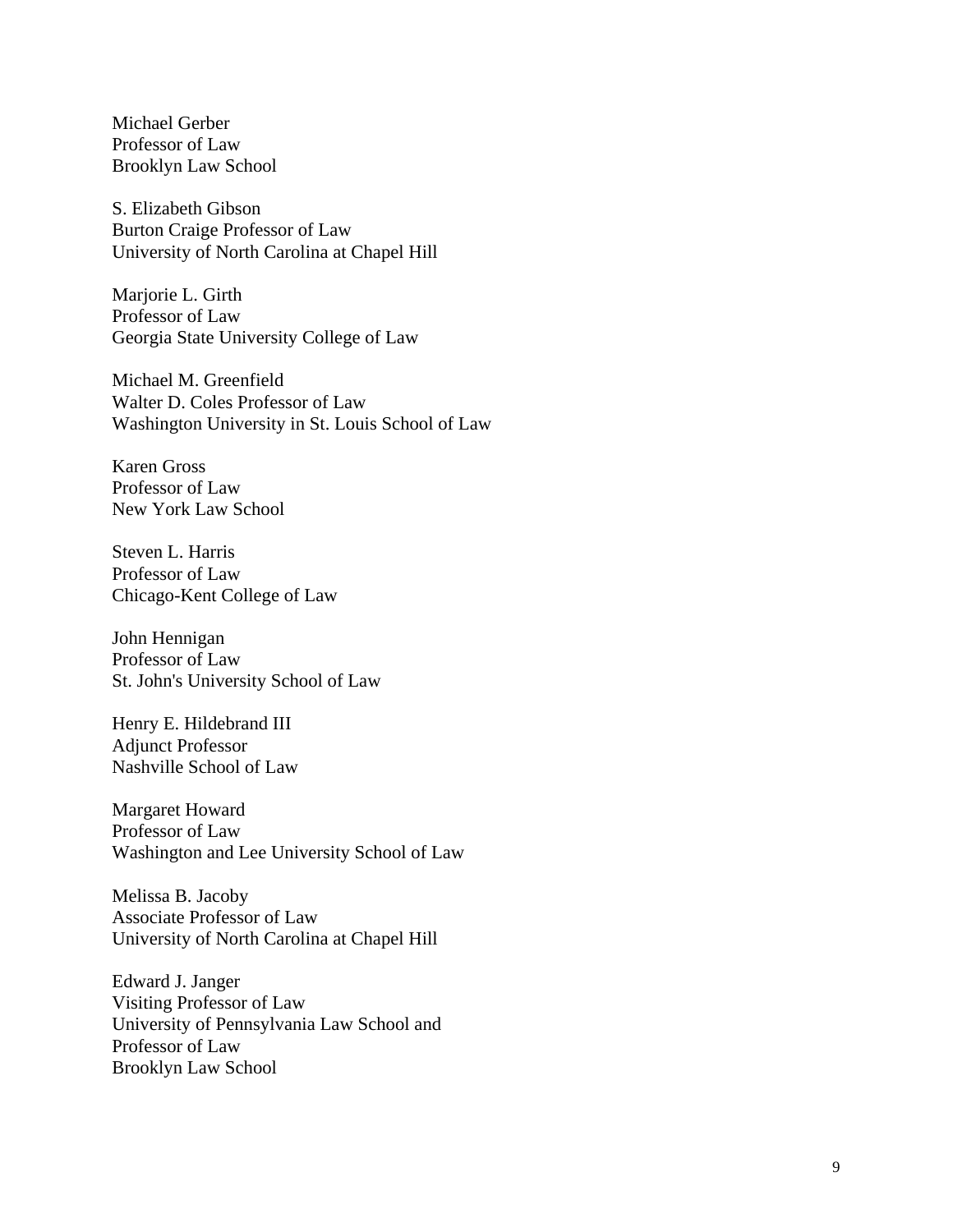Creola Johnson Associate Professor of Law Ohio State Univeristy Moritz College of Law

Daniel Keating Tyrell Williams Professor of Law Washington University in Saint Louis School of Law

Kenneth C. Kettering Associate Professor New York Law School

Jason Kilborn Assistant Professor Louisiana State University Law Center

Don Korobkin Professor of Law Rutgers-Camden School of Law

Robert M. Lawless Gordon & Silver, Ltd., Professor of Law University of Nevada, Las Vegas William S. Boyd School of Law

Jonathan C. Lipson Visiting Professor of Law Temple University and Professor of Law University of Baltimore.

Lynn M. LoPucki Security Pacific Bank Professor of Law UCLA Law School

Stephen J. Lubben Associate Professor of Law Seton Hall University School of Law

Lois R. Lupica Professor of Law University of Maine School of Law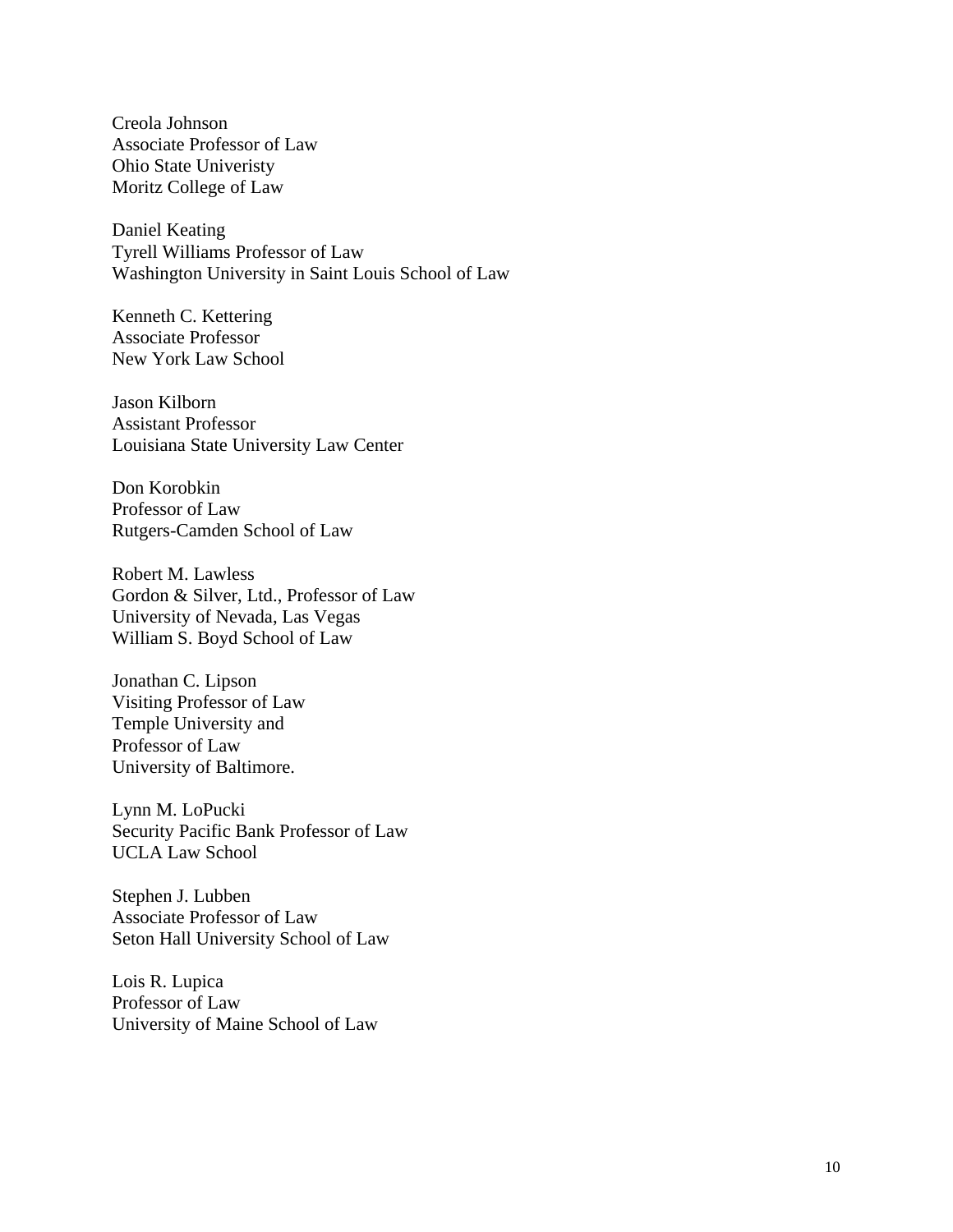Ronald J. Mann Ben H. & Kitty King Powell Chair in Business and Commercial Law University of Texas School of Law

Nathalie Martin Dickason Professor of Law UNM Mexico School of Law

James McGrath Associate Professor of Law Appalachian School of Law

Stephen McJohn Professor of Law Suffolk University Law School

Juliet M. Moringiello Professor of Law Widener University School of Law

Jeffrey W. Morris Samuel A. McCray Chair in Law University of Dayton School of Law

James P. Nehf Professor and Cleon H. Foust Fellow Indiana University School of Law-Indianapolis, and Visiting Professor University of Georgia School of Law

Spencer Neth Professor of Law Case Western Reserve University

Richard Nowka Professor of Law Louis D. Brandeis School of Law University of Louisville

Rafael I. Pardo Associate Professor of Law Tulane Law School

Dean Pawlowic Professor of Law Texas Tech University School of Law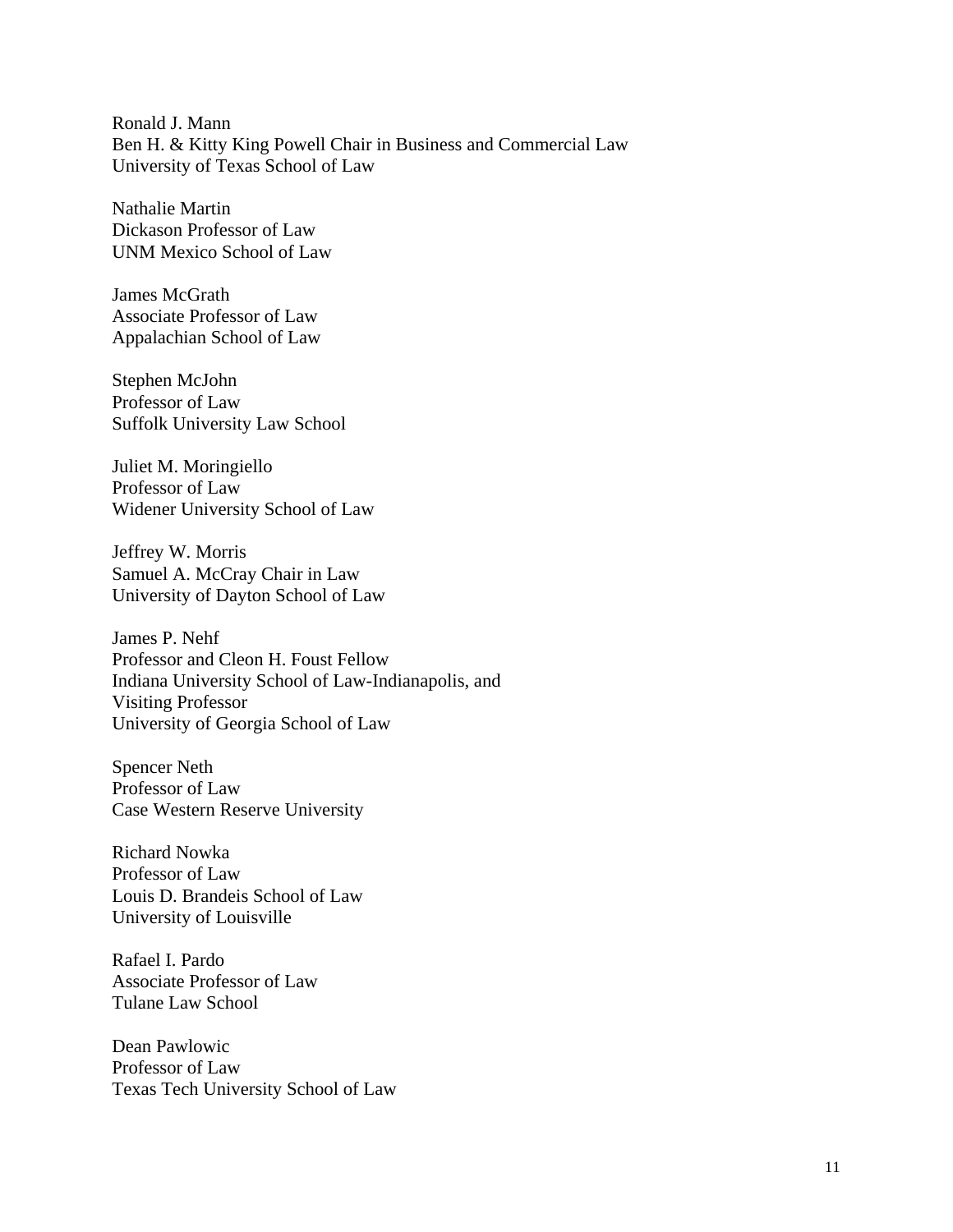Christopher Peterson Assistant Professor of Law University of Florida Fredric G. Levin College of Law

Thomas E. Plank Joel A. Katz Distinguished Professor of Law University of Tennessee College of Law

Katherine Porter Visiting Associate Professor of Law University of Nevada, Las Vegas William S. Boyd School of Law

Theresa J. Pulley Radwan Associate Dean of Academics Stetson University College of Law

Nancy B. Rapoport Professor of Law University of Houston Law Center

Robert K. Rasmussen Milton Underwood Chair in Law FedEx Research Professor of Law Director, Joe C. Davis Law and Economics Program Vanderbilt University School of Law

Alan N. Resnick Interim Dean and Benjamin Weintraub Professor of Law Hofstra University School of Law

R. J. Robertson, Jr. Professor of Law Southern Illinois University School of Law

Arnold S. Rosenberg Assistant Professor of Law Thomas Jefferson School of Law

Keith A. Rowley Associate Professor of Law William S. Boyd School of Law University of Nevada Las Vegas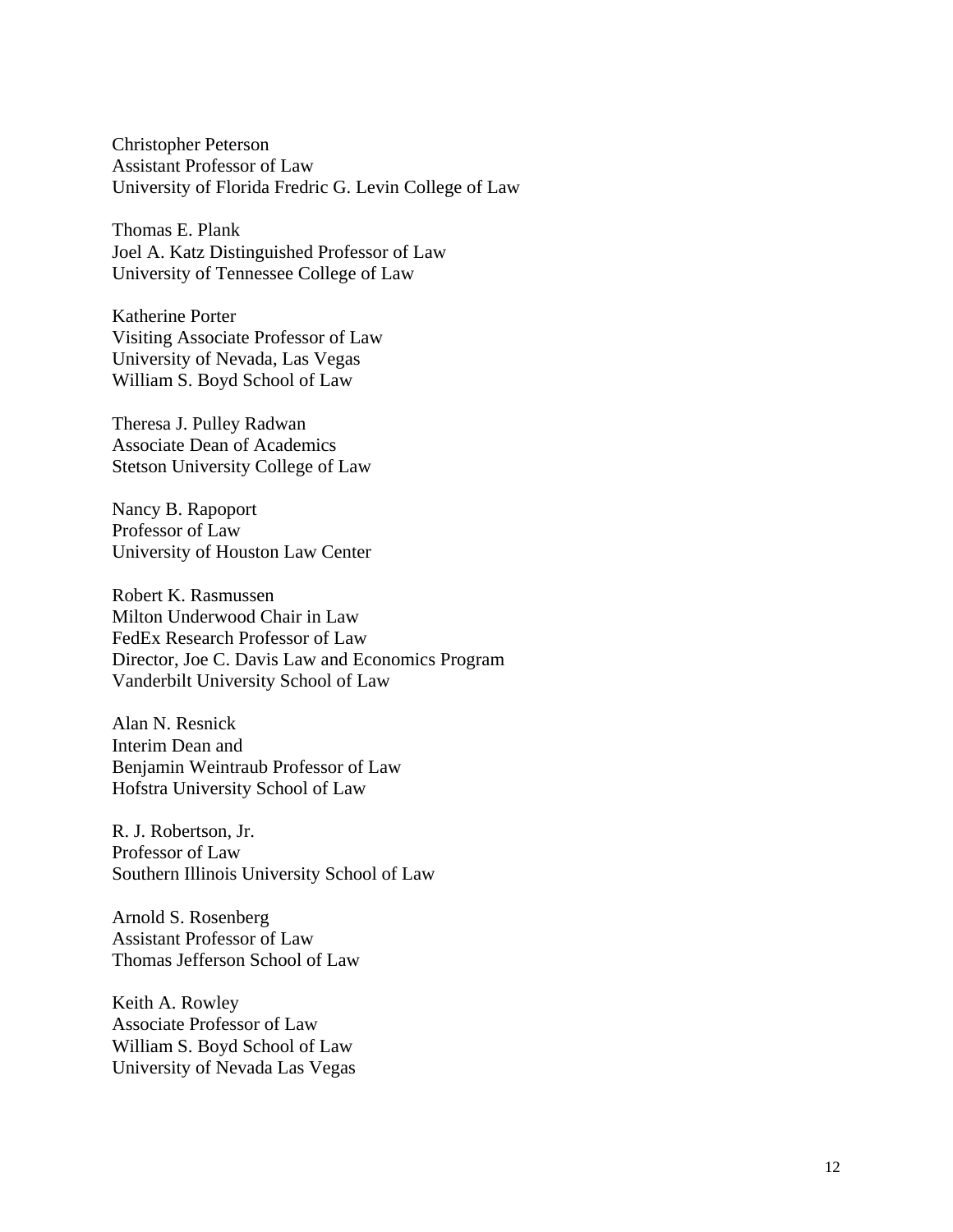Milton R. Schroeder Professor of Law Arizona State University College of Law

Steven L. Schwarcz Stanley A. Star Professor of Law & Business Duke University School of Law Founding Director, Global Capital Markets Center

Stephen L. Sepinuck Professor of Law Gonzaga University School of Law

Charles Shafer Professor of Law University of Baltimore

Paul Shupack Professor of Law Benjamin Cardozo School of Law Yeshiva University

Norman I. Silber Professor of Law Hofstra University School of Law

David Skeel S. Samuel Arsht Professor of Corporate Law University of Pennsylvania Law School

James C. Smith Professor of Law University of Georgia

Charles Tabb Associate Dean for Academic Affairs and Alice Curtis Campbell Professor of Law University of Illinois College of Law

Walter Taggart Prof. of Law Villanova University School of Law

Bernard Trujillo Assistant Professor U. Wisconsin Law School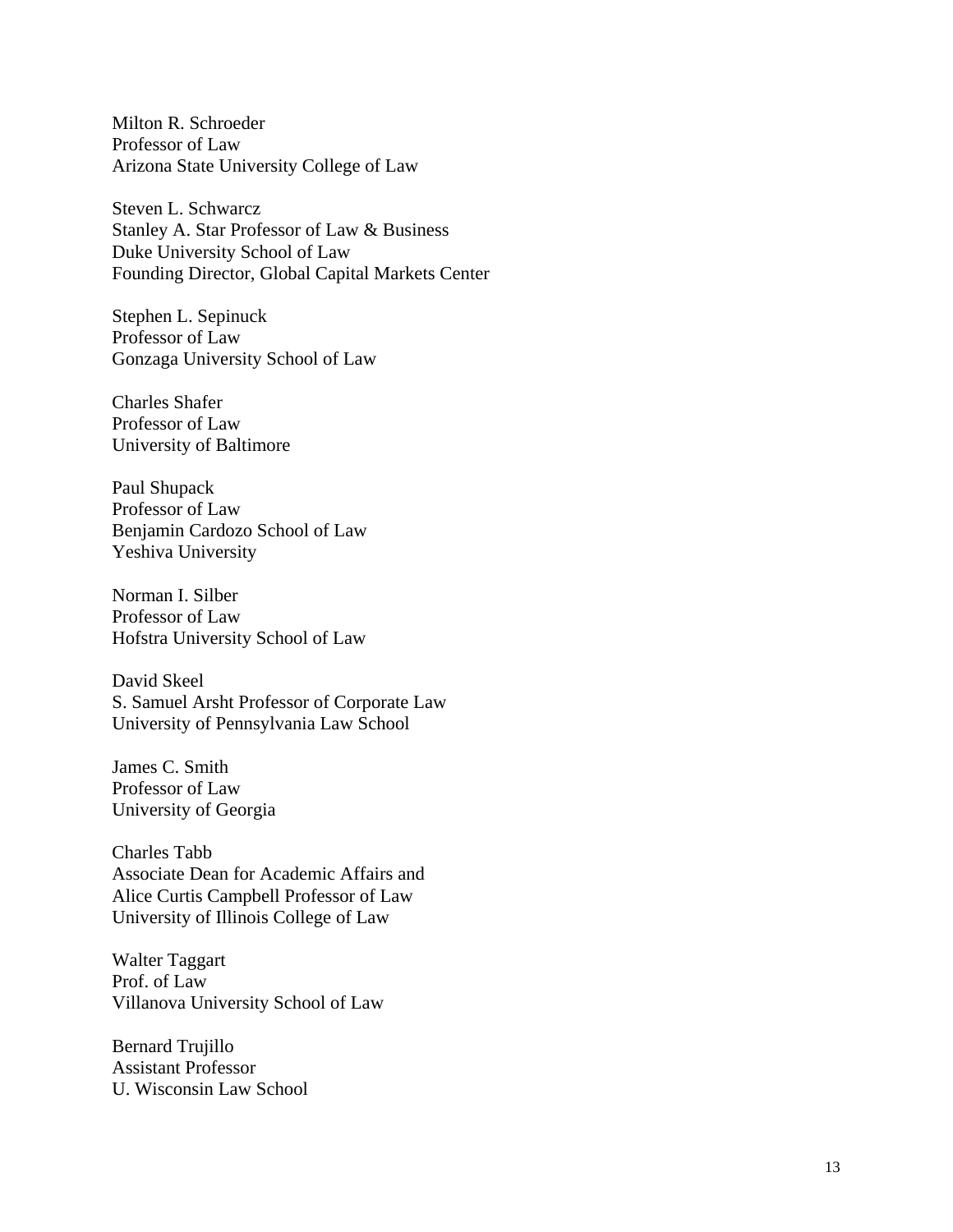Joan Vogel Professor of Law Vermont Law School

G. Ray Warner Professor of Law & Director, LL.M. in Bankruptcy St. John's University School of Law

Elizabeth Warren Leo Gottlieb Professor of Law Harvard Law School

Elaine A. Welle Professor of Law University of Wyoming College of Law

Jay Lawrence Westbrook Benno C. Schmidt Chair of Business Law University of Texas School of Law

Douglas Whaley Professor Emeritus Moritz College of Law Ohio State University

Michaela M. White Professor of Law Creighton University School of Law

Mary Jo Wiggins Professor of Law University of San Diego School of Law

Lauren E. Willis Associate Professor of Law Loyola Law School – Los Angeles

William J. Woodward, Jr. Professor of Law Temple University School of Law